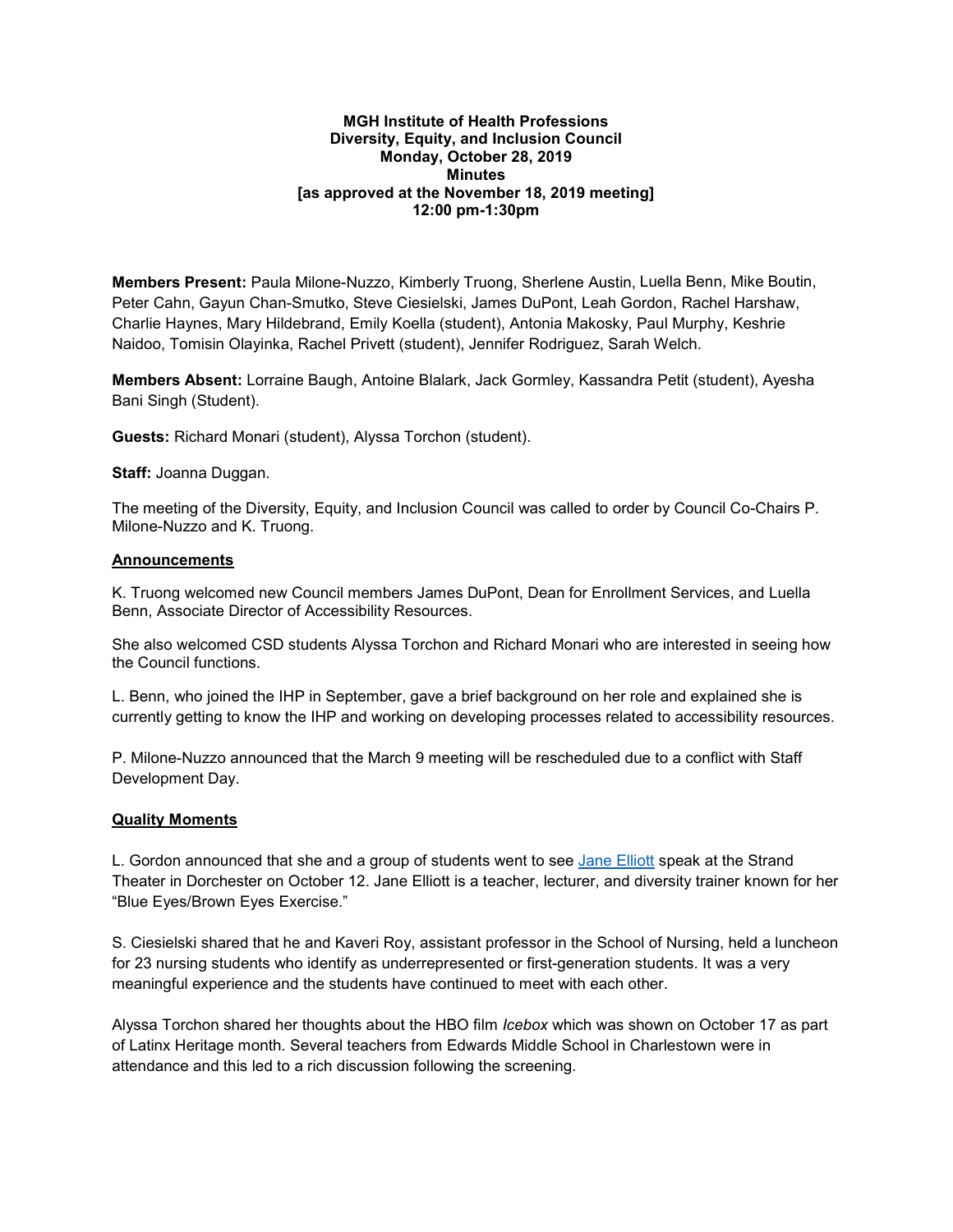# **Approval of the Minutes**

The minutes of September 9, 2019, were approved.

## **Partners 2020 DE&I Summit Video**

P. Murphy shared that the IHP is working on two video proposals to submit to Partners for presentation at the Diversity, Equity, and Inclusion Summit in May. Our proposed topics are the Power, Privilege, and Positionality event and the IHP's partnership with the Harvard-Kent School. If selected, Partners will produce the videos.

## **Check-up on DEI (Partners)**

L. Gordon reported that the IHP submitted information about our LGBTQIA+ resources for a Partners LGBTQIA+ educational awareness initiative. She displayed the [website](http://mgpotraining.massgeneral.org/phe_lgbtq_fy20/a001_body_11ee_progress_toward_inclusion.html) where our information is posted. These resources, along with those provided by other Partners entities, are part of a HealthStream course. K. Truong will find out if the course is available to the IHP community.

### **Equity Advocates Update**

S. Welch provided an update on the equity advocate training. A task force is currently working on developing the training curriculum, which will include content on cognitive bias, behavioral interviewing, and difficult conversations. The training will be available to anyone interested. Those who complete the training will then be part of a pool of equity advocates to serve on faculty search committees. The role of equity advocate is to ensure search committees are following best practices and a consistent process for faculty hiring, with the goal of increasing our number of underrepresented faculty. Equity advocates may eventually be part of staff search committees as well. The task force will work on how to communicate this opportunity to the IHP community.

### **Commitment to Diversity and Cultural Competence**

K. Truong explained that she was approached by faculty to discuss the issue of scheduling courses and exams on religious holidays. She would like to form a task force to review and revise the current Commitment to Diversity and Cultural Competence statement. P. Murphy, R. Privett, A. Makosky, and C. Haynes offered to serve on this task force. The task force will bring a draft statement back to the Council.

### **Task Force Reports:**

### *Increasing Student Voice*

No task force members were present to provide a report. P. Milone-Nuzzo will follow up with A. Blalark.

### *Case Studies/Curriculum*

C. Haynes and G. Chan-Smutko shared a draft document on DEI case development guidance and tips. The document includes two case examples, example follow up questions, and links to useful resources. The task force will be vetting the document with the student affinity group. After that, they will bring the document to the DEI Council for review. The task force's goal is to roll out faculty workshops in January.

### *Power, Privilege, and Positionality*

P. Murphy reported that the task force is meeting monthly to prepare for the January event, which will be for the incoming ABSN students. The format will be similar to the fall, including interviews, panel, and interactive components. The panel will be more nursing-focused as the attendees will be exclusively nursing students.